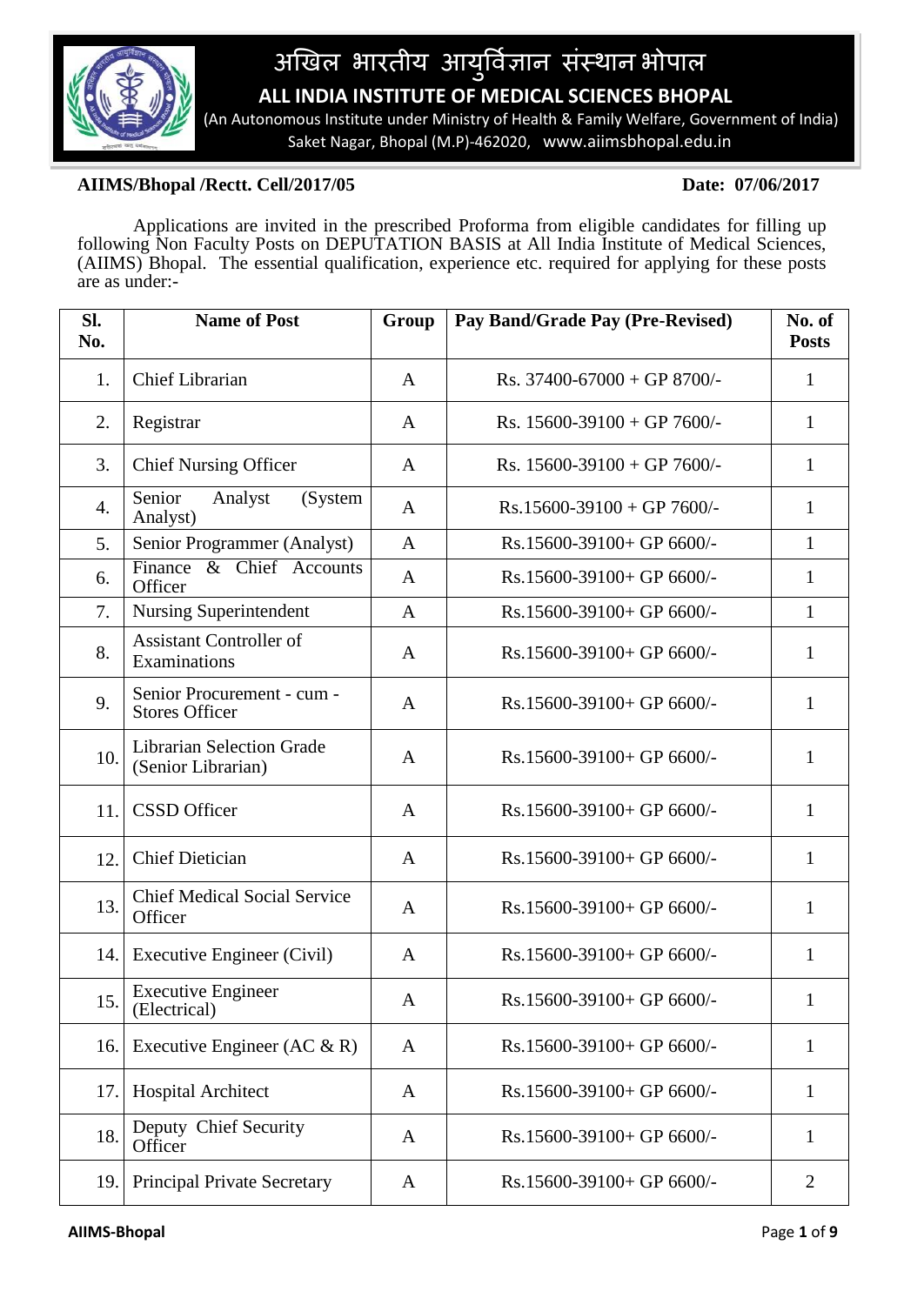| 20. | <b>Stores Officer</b>                                | A | $Rs.15600-39100+GP 5400/-$      | 2  |
|-----|------------------------------------------------------|---|---------------------------------|----|
| 21. | <b>Security Officer</b>                              | A | $Rs.15600-39100+GP 5400/-$      |    |
| 22. | <b>Accounts Officer</b>                              | A | Rs. $15600 - 39100 + GP$ 5400/- |    |
| 23. | <b>Chief Medical Record Officer</b>                  | A | Rs. $15600 - 39100 + GP$ 5400/- |    |
| 24. | <b>Assistant Nursing</b><br>Superintendent           | A | Rs. $15600 - 39100 + GP$ 5400/- | 30 |
| 25. | Senior Dietician (Assistant<br>Food Manager)         | A | Rs. $15600 - 39100 + GP$ 5400/- |    |
| 26. | <b>Supervising Medical Social</b><br>Service Officer | A | Rs. $15600 - 39100 + GP$ 5400/- |    |

## **Essential Eligibility Details:**

| $SI$ . No | Name of the Post, Pay-band & Grade Pay and Essential Eligibility criteria                                       |
|-----------|-----------------------------------------------------------------------------------------------------------------|
| 1.        | <b>Chief Librarian</b>                                                                                          |
|           | Pay Band-4                                                                                                      |
|           | Rs. 37400-67000 + GP 8700/-                                                                                     |
|           | <b>Essential:-</b>                                                                                              |
|           | Officers under the Central/State/U.T. Governments / Universities / Statutory / Autonomous                       |
|           | Bodies or Research and Development Organizations                                                                |
|           | i) holding analogous posts on regular basis,                                                                    |
|           | <b>or</b>                                                                                                       |
|           | with at least 5 years of regular service in the grade pay of Rs. 7600/-                                         |
|           | <sub>or</sub>                                                                                                   |
|           | with at least 5 years of regular service in the grade pay of Rs. 6600/-                                         |
|           | and                                                                                                             |
|           | ii) having educational qualification:                                                                           |
|           | (a) Master's Degree in Science (preferably on Biological Sciences); of a recognized                             |
|           | University or equivalent.<br>(b) Degree or equivalent Diploma in Library Science of a recognized Institution or |
|           | University                                                                                                      |
|           | <b>Desirable:</b>                                                                                               |
|           | (a) Master's Degree in Library Science.                                                                         |
|           | (b) Training in Medical Librarianship.                                                                          |
| 2.        | <b>Registrar</b>                                                                                                |
|           | Pay Band-3                                                                                                      |
|           | Rs.15600-39100 with Grade Pay of Rs.7600/-                                                                      |
|           | <b>Essential:</b>                                                                                               |
|           | Officers under the Central/State/U.T. Governments/Universities/ Statutory/Autonomous                            |
|           | following educational<br>Bodies or Research and Development Organizations having                                |
|           | qualification and experience                                                                                    |
|           | i) A graduate of a recognized University.                                                                       |
|           | ii) Seven years' experience of administration in a supervisory capacity or as a teacher in a                    |
|           | University/teaching institution including conduct or examination and admission and                              |
|           | assignment of teaching programmes for under graduate and postgraduate etc.                                      |
|           | <b>Desirable:</b>                                                                                               |
|           | A postgraduate degree.                                                                                          |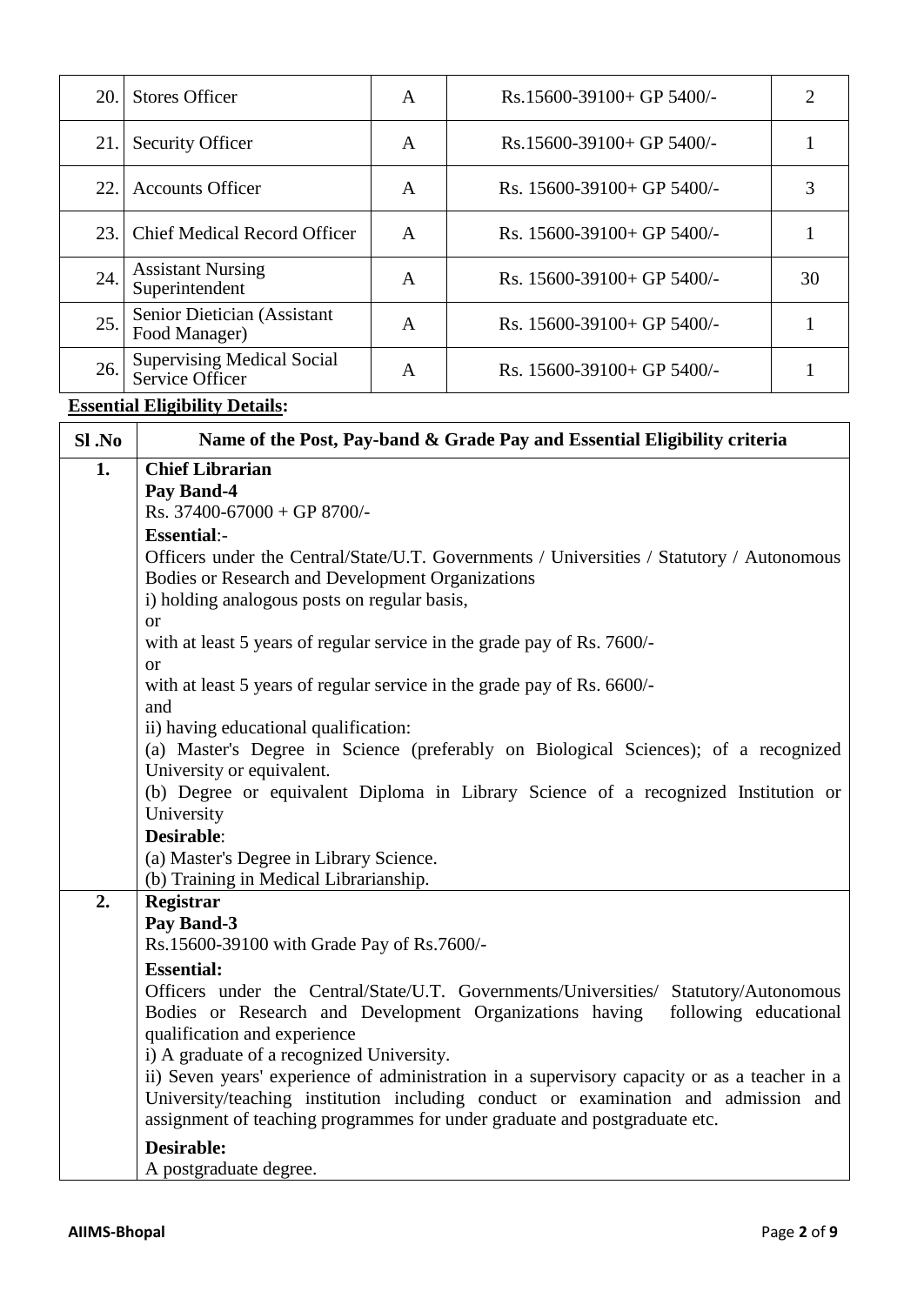| 3. | <b>Chief Nursing Officer</b><br>Pay Band-3                                                                                                                                                                                                                                                                                            |
|----|---------------------------------------------------------------------------------------------------------------------------------------------------------------------------------------------------------------------------------------------------------------------------------------------------------------------------------------|
|    | Rs.15600-39100 with Grade Pay of Rs.7600/-                                                                                                                                                                                                                                                                                            |
|    | <b>Essential:</b><br>Officers of the State/Central Government or Statutory/ Autonomous Bodies:<br>i) holding analogous posts<br><sub>or</sub>                                                                                                                                                                                         |
|    | ii) With 5 years of regular service in the post in the relevant field in the PB 3 with Grade Pay<br>of Rs.6600/-<br><sub>or</sub>                                                                                                                                                                                                     |
|    | iii) With 10 years of regular service in the post in the relevant field in the PB 3 with Grade<br>Pay of Rs. 5400/-.                                                                                                                                                                                                                  |
| 4. | <b>Senior Analyst (System Analyst)</b><br>Pay Band-3                                                                                                                                                                                                                                                                                  |
|    | Rs.15600-39100 with Grade Pay of Rs.7600/-                                                                                                                                                                                                                                                                                            |
|    | <b>Essential:</b>                                                                                                                                                                                                                                                                                                                     |
|    | Officers from Ministries/ Departments of Government of India/State Government/ Union<br>Territories/ Statutory/ Autonomous Bodies, holding analogous posts on regular basis or<br>posts with GP of 6600/- and above with 5 years of regular service in this grade.                                                                    |
| 5. | <b>Senior Programmer (Analyst)</b>                                                                                                                                                                                                                                                                                                    |
|    | Pay Band $-3$<br>Rs.15600-39100 with Grade Pay of Rs.6600/-                                                                                                                                                                                                                                                                           |
|    | <b>Essential:</b><br>Officers from Ministries/ Departments of Government of India/State Government / Union<br>Territories / Statutory/ Autonomous Bodies holding analogous posts on regular basis or with<br>5 years of regular service in the PB- $3 + GP$ of 5400/-.                                                                |
|    | Having educational qualification mentioned below:<br>BE/B.Tech/MCA/BSc with Diploma in Computer Application +10 years experience in IT<br>systems/ Networking/ Hardware configuration/ Software Programming in Ministries/<br>Departments of Government of India/State Government/Union Territories/ Statutory/<br>Autonomous Bodies. |
| 6. | <b>Finance &amp; Chief Account Officer</b>                                                                                                                                                                                                                                                                                            |
|    | Pay Band $-3$<br>Rs.15600-39100 with Grade Pay of Rs.6600/-                                                                                                                                                                                                                                                                           |
|    | <b>Essential:</b><br>Officers under the Central/State/U.T. Governments/Universities/ Statutory/ Autonomous<br>Bodies or Research and Development Organizations<br>i) holding analogous posts on regular basis,<br>or                                                                                                                  |
|    | ii) With 5 years regular service in the relevant field in the grade pay of Rs. 5400/-                                                                                                                                                                                                                                                 |
| 7. | <b>Nursing Superintendent</b><br>Pay Band $-3$<br>Rs.15600-39100 with Grade Pay of Rs.6600/-                                                                                                                                                                                                                                          |
|    | <b>Essential:</b><br>Officers of the State/ Central Government or Statutory/ Autonomous Bodies holding<br>analogous posts<br><b>or</b>                                                                                                                                                                                                |
|    | Deputy/ Assistant Nursing Superintendent with 5 years regular service in the Grade Pay of<br>Rs. 5400/-                                                                                                                                                                                                                               |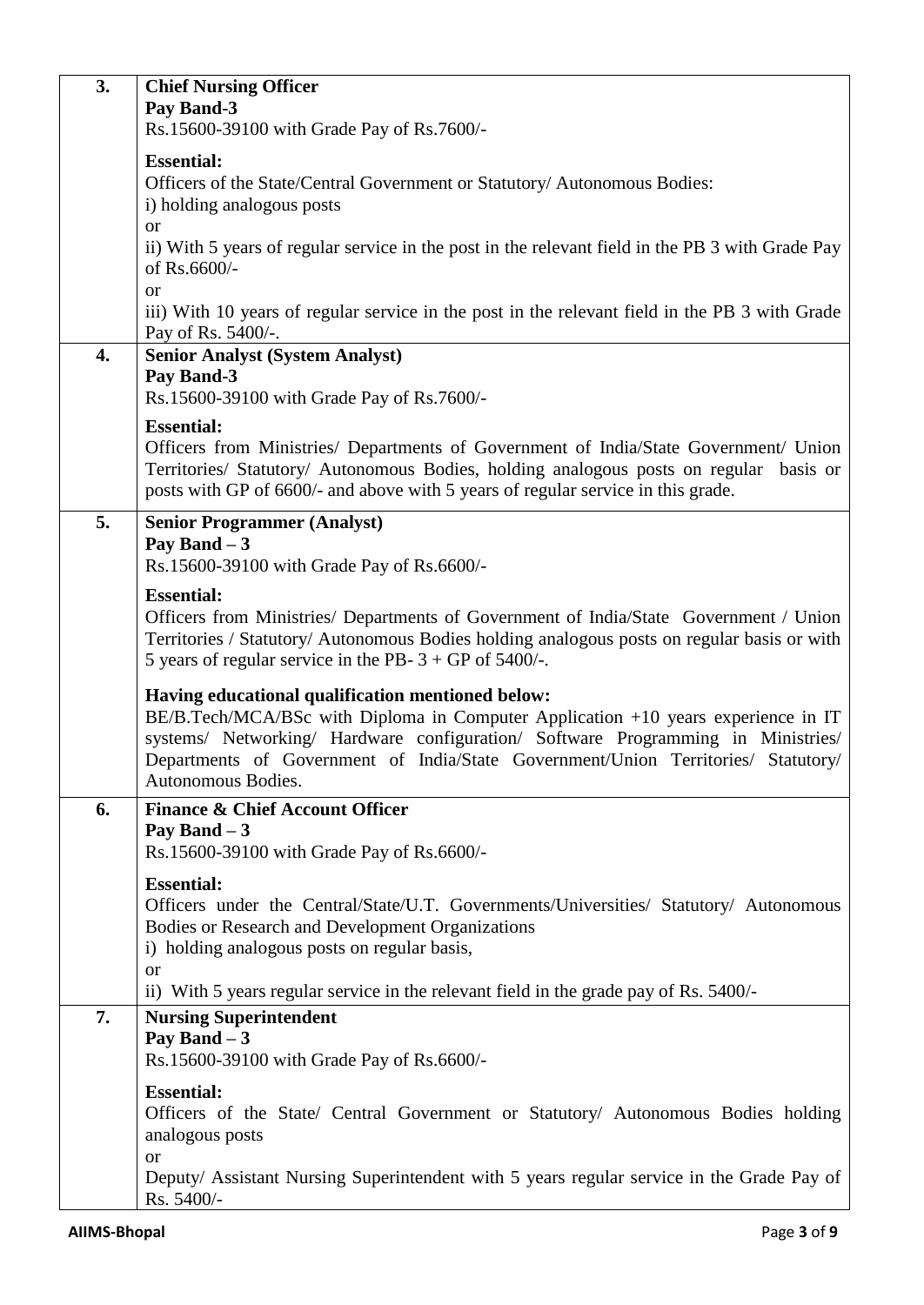| 8.  | <b>Assistant Controller of Examinations</b>                                                                                                                                          |
|-----|--------------------------------------------------------------------------------------------------------------------------------------------------------------------------------------|
|     | Pay Band $-3$                                                                                                                                                                        |
|     | Rs.15600-39100 with Grade Pay of Rs.6600/-                                                                                                                                           |
|     | <b>Essential:</b>                                                                                                                                                                    |
|     | Officers under the Central/State/U.T. Governments/Universities/Statutory, Autonomous                                                                                                 |
|     | Bodies or Research and Development Organizations holding analogous posts on regular                                                                                                  |
|     | basis, or at least 5 years of regular service in the post in the PB-3, with Grade Pay of Rs.                                                                                         |
|     | 5400/- or higher.<br><b>Senior Procurement-cum-Stores Officer</b>                                                                                                                    |
| 9.  | Pay Band $-3$                                                                                                                                                                        |
|     | Rs.15600-39100 with Grade Pay of Rs.6600/-                                                                                                                                           |
|     |                                                                                                                                                                                      |
|     | <b>Essential:</b>                                                                                                                                                                    |
|     | Officers under the Central/State Govt., U.T. Administrations or of Central Statutory/<br>Autonomous Bodies holding analogous post or with at least 5 years of regular service in the |
|     | post with Grade Pay of Rs. 5400/- and have 5 years' experience as a Stores officer on regular                                                                                        |
|     | basis.                                                                                                                                                                               |
| 10. | Librarian Selection Grade (Senior Librarian)                                                                                                                                         |
|     | Pay Band $-3$                                                                                                                                                                        |
|     | Rs.15600-39100 with Grade Pay of Rs.6600/-                                                                                                                                           |
|     | <b>Essential:</b>                                                                                                                                                                    |
|     | Officers under the Central/State/U.T. Governments/Universities/ Statutory/ Autonomous                                                                                                |
|     | Bodies or Research and Development Organizations                                                                                                                                     |
|     | i) holding analogous posts on regular basis,                                                                                                                                         |
|     | <b>or</b>                                                                                                                                                                            |
|     | ii) with at least 5 years regular service in the grade pay of Rs. 5400/- in the relevant field,                                                                                      |
|     | <b>or</b>                                                                                                                                                                            |
|     | iii) with at least 6 years regular service in the grade pay of Rs. 4800/- in the relevant field,<br>$\alpha$                                                                         |
|     | iv) with at least 7 years regular service in the grade pay of Rs. 4600/- in the relevant field.                                                                                      |
| 11. | <b>CSSD Officer</b>                                                                                                                                                                  |
|     | Pay Band $-3$                                                                                                                                                                        |
|     | Rs.15600-39100 with Grade Pay of Rs.6600/-                                                                                                                                           |
|     | <b>Essential:</b>                                                                                                                                                                    |
|     | Officers of Central/State Govt./ Autonomous/ Statutory Organization holding analogous post                                                                                           |
|     | on regular basis                                                                                                                                                                     |
|     | <sub>or</sub>                                                                                                                                                                        |
|     | CSSD Supervisor with five/seven years of regular service in the grade pay of Rs.5400/- or<br>4600/- respectively.                                                                    |
| 12. | <b>Chief Dietician</b>                                                                                                                                                               |
|     | Pay Band $-3$                                                                                                                                                                        |
|     | Rs.15600-39100 with Grade Pay of Rs.6600/-                                                                                                                                           |
|     | <b>Essential:</b>                                                                                                                                                                    |
|     | Officers under the Central/State/U.T. Governments/Universities/Statutory, Autonomous                                                                                                 |
|     | Bodies or Health Care Organizations holding analogous posts on regular basis,                                                                                                        |
|     | <b>or</b>                                                                                                                                                                            |
|     | with 5 years of regular service in the post of Senior Dietician (Assistant Food Manager) in                                                                                          |
|     | the Grade Pay of Rs. 5400/-,                                                                                                                                                         |
|     | <b>or</b>                                                                                                                                                                            |
|     | with 7 years of regular service in the post of Dietician in the Grade Pay of Rs. 4600/-.                                                                                             |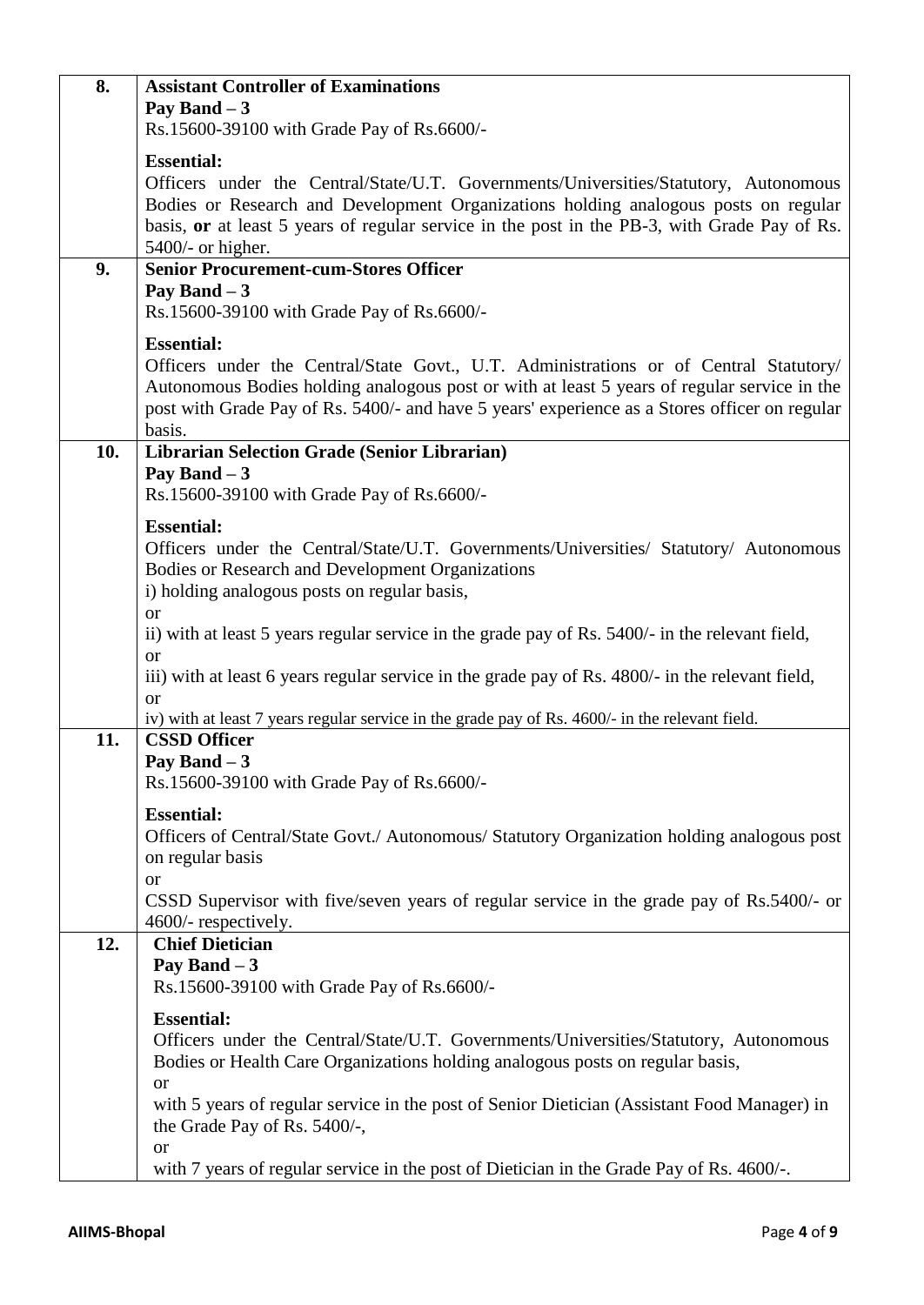| 13. | <b>Chief Medical Social Service Officer</b>                                                                  |
|-----|--------------------------------------------------------------------------------------------------------------|
|     | Pay Band $-3$                                                                                                |
|     | Rs.15600-39100 with Grade Pay of Rs.6600/-                                                                   |
|     | <b>Essential:</b>                                                                                            |
|     | Employees of the Central / State / Union Territory Governments / Universities / Statutory /                  |
|     | Autonomous Bodies / Public Sector Undertakings / Research & Development Organizations                        |
|     | (a)                                                                                                          |
|     | (i) Holding analogous posts on regular basis or                                                              |
|     | (ii) With 5 years of regular service in the post in Grade Pay of Rs.5400/- and,                              |
|     | (b) Possessing the following qualifications and experience:                                                  |
|     | (i) M.A. in Social Work / MSW from a recognized institute / university and not less than 5                   |
|     | years of experience in the field of Medical social welfare with sound knowledge of medical                   |
|     | and other government run financial aid schemes.                                                              |
| 14. | <b>Executive Engineer (Civil)</b>                                                                            |
|     | Pay Band $-3$                                                                                                |
|     | Rs.15600-39100 with Grade Pay of Rs.6600/-                                                                   |
|     | <b>Essential:</b>                                                                                            |
|     | Officers under the Central/State/U.T. Governments/Universities/ Statutory/ Autonomous                        |
|     | Bodies or Research and Development Organizations                                                             |
|     | i) holding analogous posts on regular basis,<br>$\alpha$                                                     |
|     | ii) Assistant Engineer (Civil) with 5 years regular service in the grade pay of Rs.5400/-                    |
|     | <sub>or</sub>                                                                                                |
|     | iii) Junior Engineer (Civil) with 7 years of regular service in the grade pay of Rs. 4600/-                  |
| 15. | <b>Executive Engineer (Electrical)</b>                                                                       |
|     |                                                                                                              |
|     | Pay Band $-3$                                                                                                |
|     | Rs.15600-39100 with Grade Pay of Rs.6600/-                                                                   |
|     | <b>Essential:</b>                                                                                            |
|     | Officers under the Central/State/U.T. Governments/Universities/ Statutory/ Autonomous                        |
|     | Bodies or Research and Development Organizations                                                             |
|     | i) holding analogous posts on regular basis,                                                                 |
|     | <sub>or</sub>                                                                                                |
|     | ii) Assistant Engineer (Electric) with 5 years regular service in the grade pay of Rs. 5400/-                |
|     | <b>or</b><br>iii) Junior Engineer (Electric) with 7 years of regular service in the grade pay of Rs. 4600/-. |
|     |                                                                                                              |
| 16. | Executive Engineer $(AC & R)$                                                                                |
|     | Pay Band $-3$<br>Rs.15600-39100 with Grade Pay of Rs.6600/-                                                  |
|     |                                                                                                              |
|     | <b>Essential:</b><br>Officers from Ministries/ Departments of Government of India, CPWD, MES, BRO, DoT,      |
|     | State Government/Union Territories, Engineering Services, and other Engineering                              |
|     | Departments of the Central/State /PSU/ Statutory/ Autonomous Bodies working holding                          |
|     | analogous post                                                                                               |
|     | <b>or</b>                                                                                                    |
|     | in PB-3 GP 5400 with 5 years of regular service in the grade,                                                |
|     | <sub>or</sub><br>in PB-2 GP 4600 with 7 years of regular service in the grade.                               |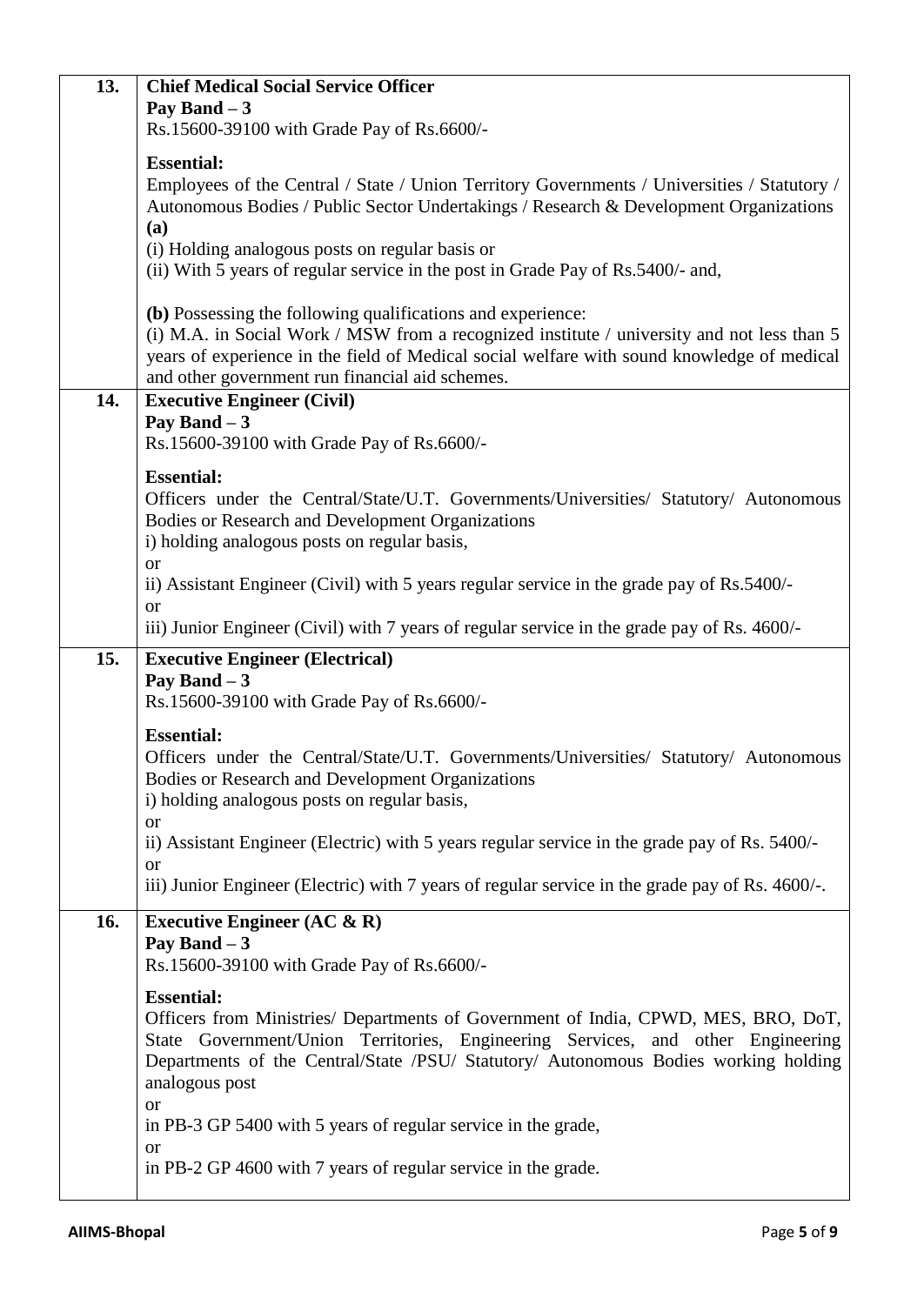| 17. | <b>Hospital Architect</b><br>Pay Band $-3$<br>Rs.15600-39100 with Grade Pay of Rs.6600/-                                                                                                                                                                                                                                                                                 |
|-----|--------------------------------------------------------------------------------------------------------------------------------------------------------------------------------------------------------------------------------------------------------------------------------------------------------------------------------------------------------------------------|
|     | <b>Essential:</b>                                                                                                                                                                                                                                                                                                                                                        |
|     | Architects or officers in equivalent grade in CPWD Possessing a Degree in Architecture and<br>having not less than 5 years' experience in the line.                                                                                                                                                                                                                      |
|     | In the event of suitable officers not being available from CPWD, similar officers from other<br>Central Government departments or Central Autonomous/ Statutory Bodies or Public Sector<br>Undertakings may be considered.                                                                                                                                               |
| 18. | <b>Deputy Chief Security Officer</b><br>Pay Band $-3$<br>Rs.15600-39100 with Grade Pay of Rs.6600/-                                                                                                                                                                                                                                                                      |
|     | <b>Essential:</b><br>1. Officers of the Police Departments of the Central/State/UT or Officers of the Armed<br>Forces including Para Military Forces, holding analogous posts or with 5 years regular<br>service in a post in PB-3 (15600-39100), GP 5400/- or above, preferably having experience<br>connected with security, handling agitations strikes of employees. |
| 19. | <b>Principal Private Secretary</b><br>Pay Band $-3$<br>Rs.15600-39100 with Grade Pay of Rs.6600/-                                                                                                                                                                                                                                                                        |
|     | <b>Essential:</b><br>Officers of Central/State Government or Central/State Statutory/ Autonomous Bodies<br>holding analogous posts or with at least 7 years of regular service in the post with Grade Pay<br>of Rs. 4600/- or higher.                                                                                                                                    |
| 20. | <b>Stores Officer</b><br>Pay Band $-3$                                                                                                                                                                                                                                                                                                                                   |
|     | Rs.15600-39100 with Grade Pay of Rs.5400/-                                                                                                                                                                                                                                                                                                                               |
|     | <b>Essential:</b><br>Officers under the Central/State/U.T. Governments/Universities/Statutory, Autonomous<br>Bodies or Autonomous Bodies or Research and Development Organizations                                                                                                                                                                                       |
|     | i) holding analogous posts on regular basis,                                                                                                                                                                                                                                                                                                                             |
|     | <sub>or</sub><br>ii) with 2 years regular service in the grade pay of Rs. 4800/-<br><b>or</b>                                                                                                                                                                                                                                                                            |
|     | iii) with 3 years regular service in the grade pay of Rs. 4600/- and having educational<br>qualifications and experience as under:<br>(i) Degree from a recognized University/Institution;<br>(ii) Post-graduate degree/Diploma in Material Management from a recognized University/<br>Institution;                                                                     |
|     | <b>or</b><br>(iii) Bachelor's Degree in Material management from a recognized University/ Institution<br>and 3years' experience in store handling (preferably medical stores).                                                                                                                                                                                           |
| 21. | <b>Security Officer</b><br>Pay Band $-3$                                                                                                                                                                                                                                                                                                                                 |
|     | Rs.15600-39100 with Grade Pay of Rs.5400/-                                                                                                                                                                                                                                                                                                                               |
|     | <b>Essential:</b><br>Officers of the Police Departments of the Central/State/UT or Officers of the Armed Forces<br>including Para Military Forces, holding analogous posts or with 2/3 years regular service in a<br>post in PB-2 GP 4800/- / GP 4600/- or above, preferably having experience connected with<br>security, handling agitations strikes of employees.     |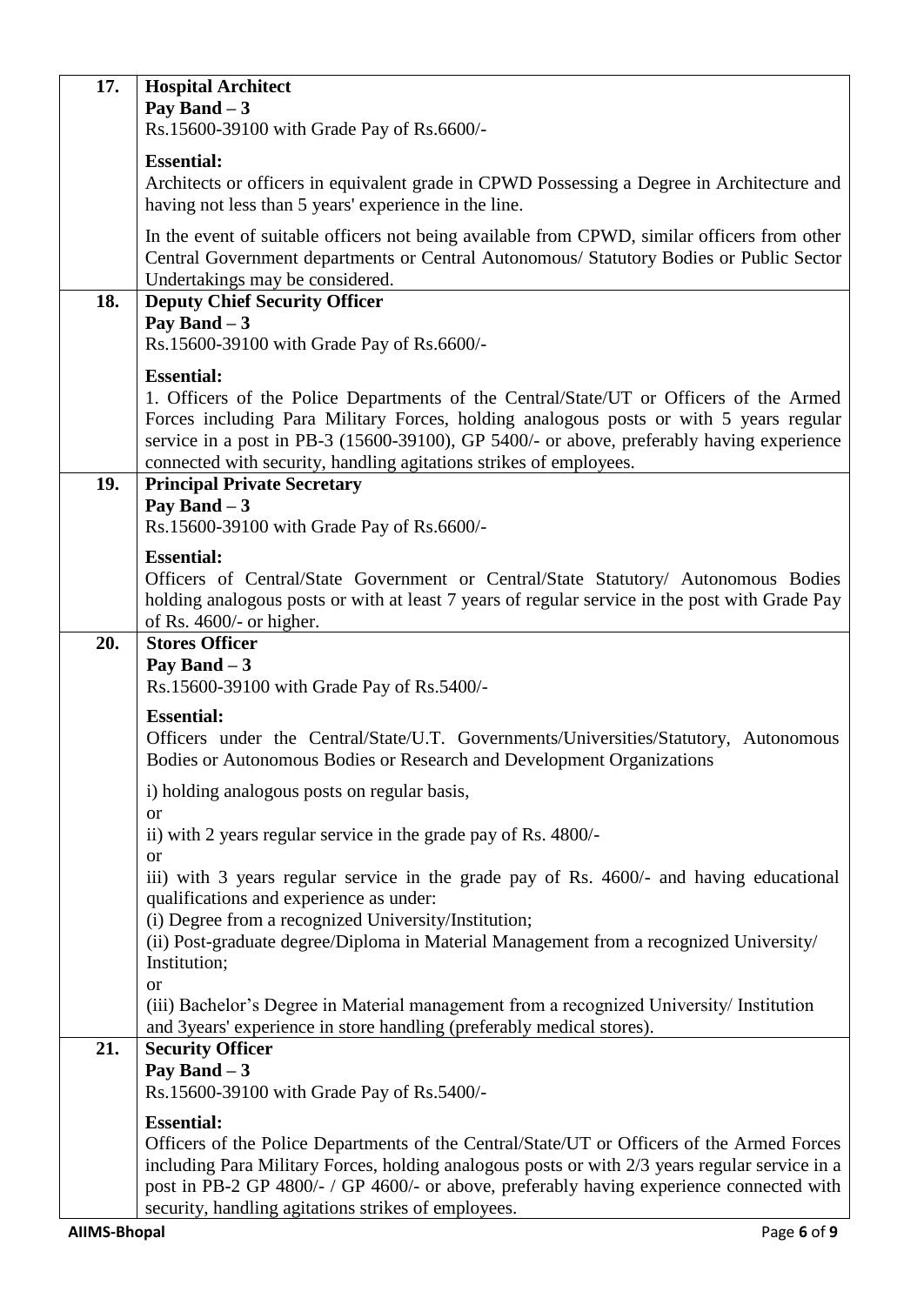| 22. | <b>Accounts Officer</b><br>Pay Band $-3$                                                                                                                                                                                                                                                                                 |
|-----|--------------------------------------------------------------------------------------------------------------------------------------------------------------------------------------------------------------------------------------------------------------------------------------------------------------------------|
|     | Rs.15600-39100 with Grade Pay of Rs.5400/-                                                                                                                                                                                                                                                                               |
|     | <b>Essential:</b><br>Officers under the Central/State/U.T. Governments/Universities/ Statutory/ Autonomous<br>Bodies or Research and Development Organizations<br>i) holding analogous posts on regular basis,<br><b>or</b><br>ii) With 2/3 years regular service in the grade pay of Rs. 4800/- or 4600/- respectively. |
| 23. | <b>Chief Medical Record Officer</b><br>Pay Band $-3$<br>Rs.15600-39100 with Grade Pay of Rs.5400/-                                                                                                                                                                                                                       |
|     | <b>Essential:</b><br>Officers under the Central/State/U.T. Universities/ Statutory/ Autonomous Bodies or<br><b>Research and Development Organizations</b>                                                                                                                                                                |
|     | (a) holding analogous posts on regular basis<br><b>or</b>                                                                                                                                                                                                                                                                |
|     | (b) With 2/3 years regular service in the grade pay of Rs. 4800/- or 4600/- respectively in the<br>relevant field. -<br>and                                                                                                                                                                                              |
|     | Possessing the following qualifications and experience:<br>(a) Degree in Medical Record keeping (duration 1year) from a recognised Institute /<br>University,<br>and                                                                                                                                                     |
|     | (b) Ability to use computers in office applications, spread sheets and presentations. Typing<br>speed of 35 words per minute in English or 30 words per minute in Hindi.                                                                                                                                                 |
| 24. | <b>Assistant Nursing Superintendent</b><br>Pay Band $-3$                                                                                                                                                                                                                                                                 |
|     | Rs.15600-39100 with Grade Pay of Rs.5400/-                                                                                                                                                                                                                                                                               |
|     | <b>Essential:</b><br>Officers of the State/ Central Government or Statutory/ Autonomous Bodies holding<br>analogous posts,                                                                                                                                                                                               |
|     | <b>or</b><br>Staff Nurse Grade I (Nursing Sisters) with 3 years regular service in the Grade Pay of Rs.<br>$4800/-$ ,<br>and                                                                                                                                                                                             |
|     | Possessing the following educational qualification and experience:<br>(i) B.Sc. Nursing (4 year course) from a recognized institute/university,<br>or                                                                                                                                                                    |
|     | B.Sc. (Post-certificate) or equivalent such as B.Sc. Nursing (Post-basic) (2 year course) from<br>a recognized institute/university.<br>(ii) Should be registered with the Indian Nursing Council/ State Nursing Council                                                                                                 |
|     | <b>Experience</b>                                                                                                                                                                                                                                                                                                        |
|     | Six years experience in 200 bedded healthcare organization after obtaining Degree or<br>equivalent from a recognized University/Institution.                                                                                                                                                                             |
|     | Desirable:<br>(i) M.Sc (Nursing) from a recognized institute /university.                                                                                                                                                                                                                                                |
|     | (ii) Ability to use computers - Hands on experience in office applications, spread sheets and<br>presentations.                                                                                                                                                                                                          |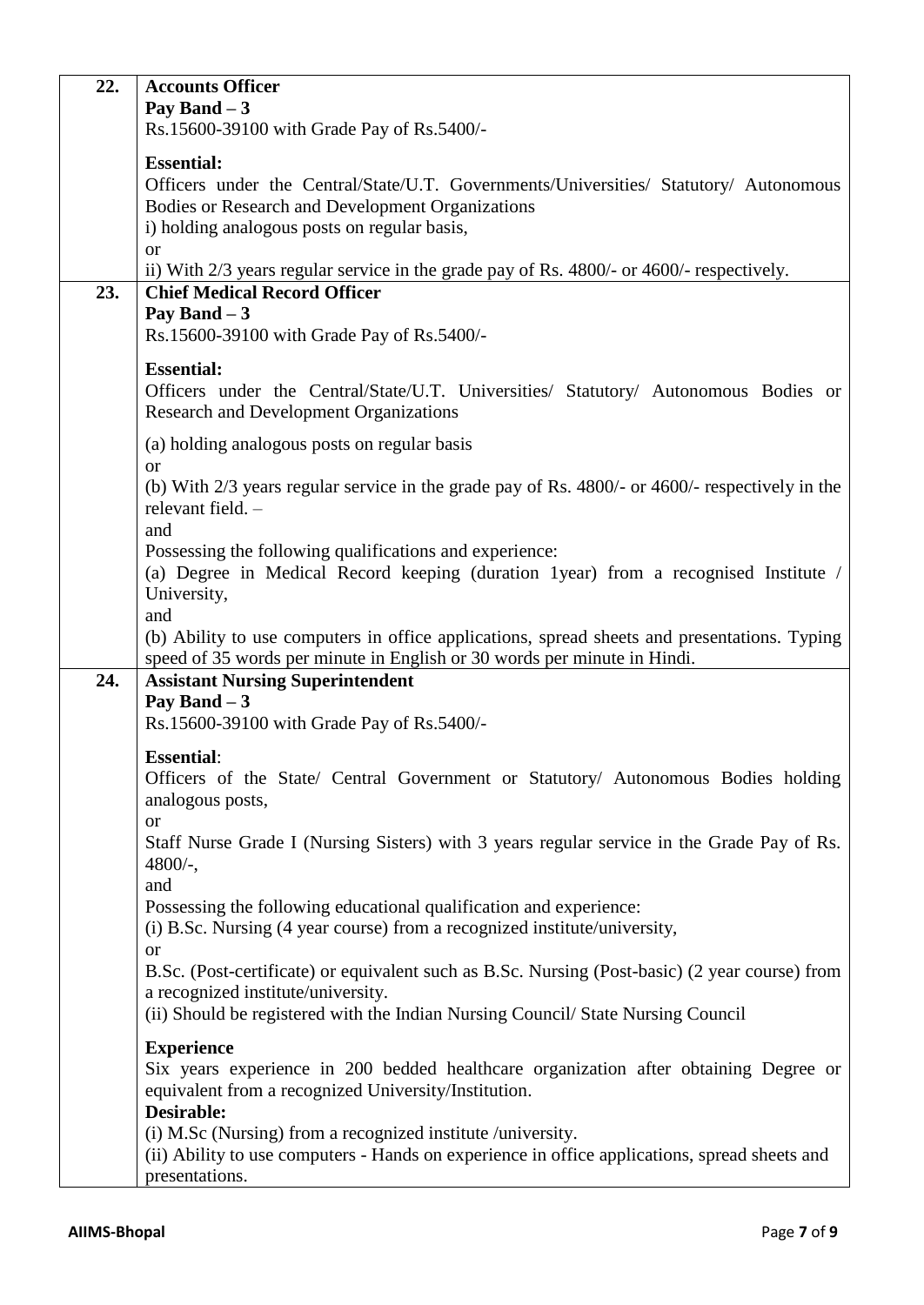| 25. | <b>Senior Dietician (Assistant Food Manager)</b>                                                |
|-----|-------------------------------------------------------------------------------------------------|
|     | Pay Band $-3$                                                                                   |
|     | Rs.15600-39100 with Grade Pay of Rs.5400/-                                                      |
|     |                                                                                                 |
|     | <b>Essential:</b>                                                                               |
|     | Officers under the Central/State/U.T. Governments/Universities/Statutory, Autonomous            |
|     | Bodies or Health Care Organizations holding analogous posts on regular basis,                   |
|     | or                                                                                              |
|     | With 3 years of regular service in the post of Dietician in the Grade Pay of Rs. 4600/-.        |
| 26. | <b>Supervising Social Service Officer</b>                                                       |
|     | Pay Band $-3$                                                                                   |
|     | Rs.15600-39100 with Grade Pay of Rs.5400/-                                                      |
|     |                                                                                                 |
|     | <b>Essential:</b>                                                                               |
|     | Officers of the 200 bedded Hospital of Central State/ U.T. Governments or Central               |
|     | Autonomous/Statutory/Local Self Government Bodies or Public Sector undertakings:                |
|     | (a)                                                                                             |
|     | (i) Holding analogous posts on regular basis,                                                   |
|     | <b>or</b>                                                                                       |
|     | (ii) Holding a post in the grade pay of Rs.4600/-with 3 years of regular service in the grade,  |
|     | <sub>or</sub>                                                                                   |
|     | (iii) Holding a post in the grade pay of Rs.4200/-with 8 years of regular service in the grade, |
|     | and                                                                                             |
|     | (b) 5 year experience in the relevant field.                                                    |

## **Note:**

- I. The Director, AIIMS Bhopal reserves the right to vary the vacancies or cancel the exercise at any stage of the process without assigning any reason thereof.
- II. Maximum age limit for applying for the aforesaid posts on deputation is **56 years** as on last date of receipt of application, i.e. 30 days from the date of publication of this advertisement in Employment News.
- III. The initial period of deputation shall ordinarily be three years from date of appointment and the same will be regulated as per DoPT guidelines. Pay will be protected as per Government of India rules.
- IV. All the posts carry usual allowance as admissible to Central Government Employees of similar status and other allowances sanctioned at AIIMS Bhopal (M.P.)
- V. AIIMS Bhopal reserves the right to conduct written test to shortlist the candidates for any post as mentioned in the notification.
	- a. The Officers who fulfil the above qualifications/eligibility may submit their application (**copy enclosed**) in the attached proforma **through proper channel** to the below mentioned address on or before 05:00 PM as on last date (30 days from the date of publication of this advertisement in Employment News ) by Speed Post/Registered Post only:

**The Deputy Director (Administration) All India Institute of Medical Sciences (AIIMS) Administrative Block, 1st Floor of Medical College Building Saket Nagar, Bhopal-462020 (M.P.)**